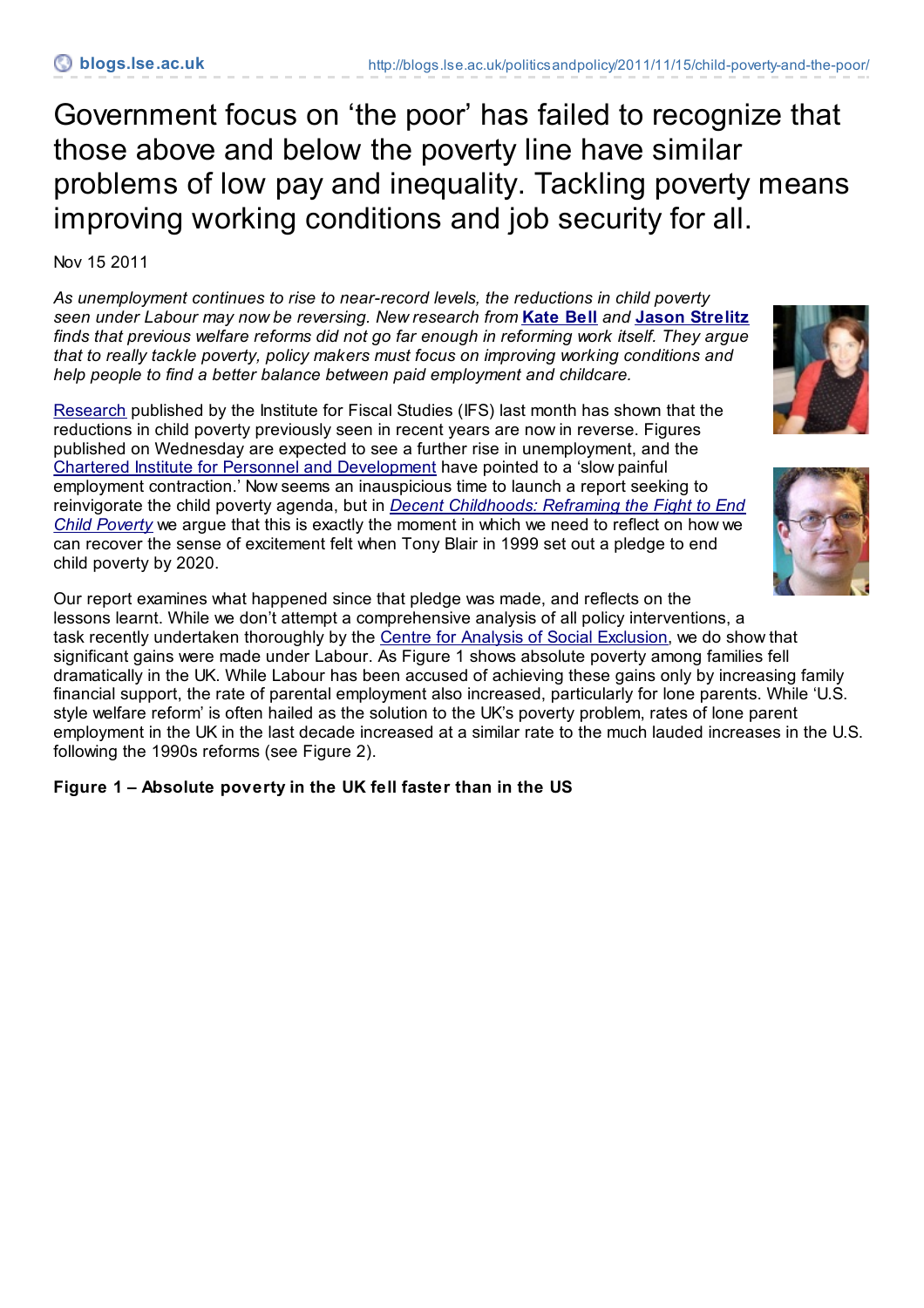

**Source**: Adapted from [Waldfogel](http://www.irp.wisc.edu/publications/fastfocus/pdfs/FF8-2010.pdf) and Smeeding (2010); data from Annual poverty reports from the US Census Bureau (2010) and UK Department for Work and Pensions (2010).

**Figure 2 – Single Parent employment in Britain increased at a similar rate as in the US (though from a lower base)**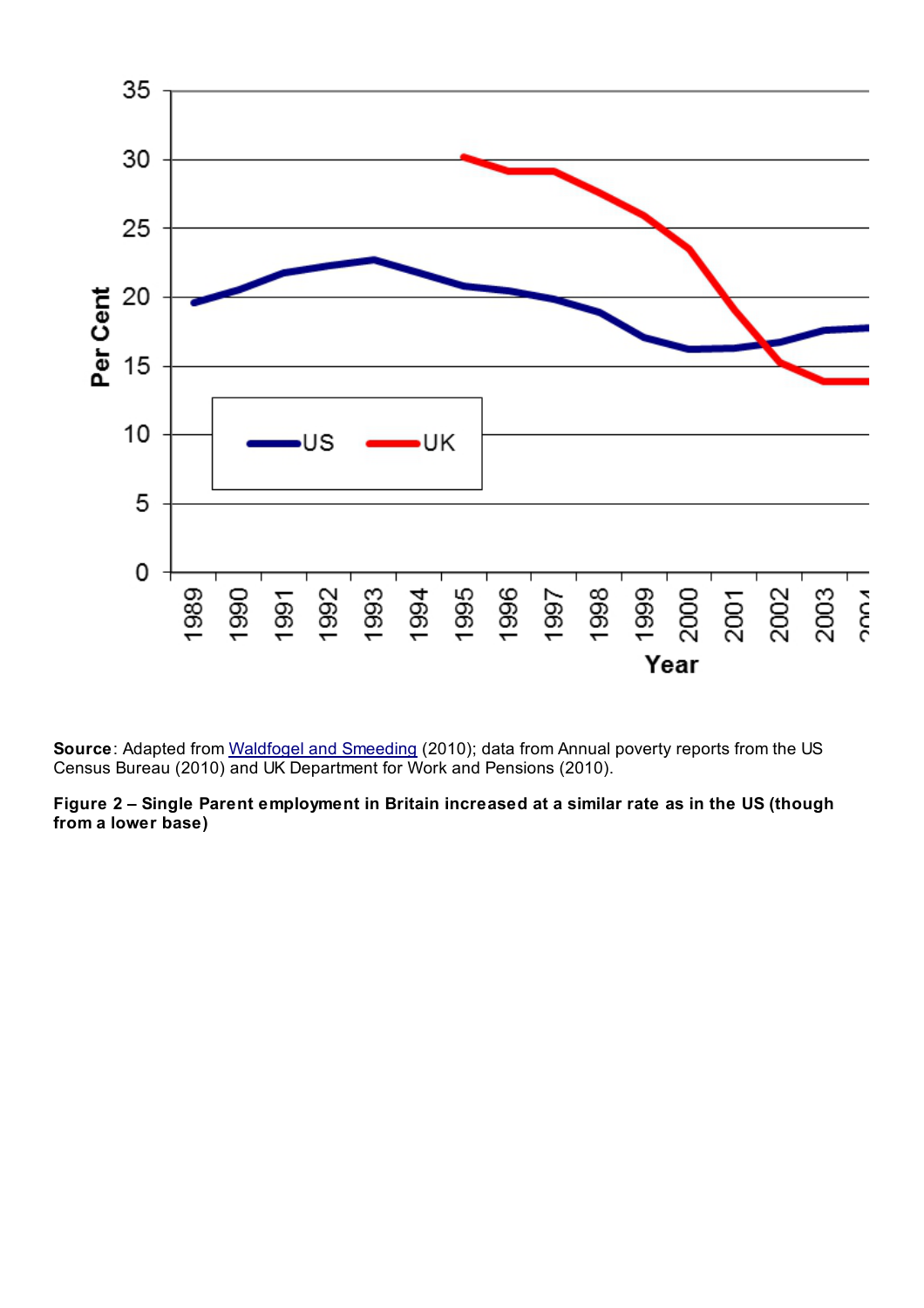

## **Source**: UK figures, [Labour](http://www.poverty.org.uk/) Force Survey data; US [figures](http://digitalcommons.ilr.cornell.edu/cgi/viewcontent.cgi?article=1852&context=key_workplace)

These figures illustrate that policy can make a difference; there's no need for defeatism about the possibility of improving the lives of families on low incomes. But we have identified two major areas where the approach fell short. Firstly, the child poverty agenda barely registered on the public consciousness, as Figure 3 shows. Without a significant constituency for change, securing the agenda relied on the good will of a policy elite, a will that the IFS figures suggest is rapidly disappearing.

## **Figure 3 – Importance of Poverty to the British public, 1997-2009 – Percentage citing issues as most important facing Britain today, month by month**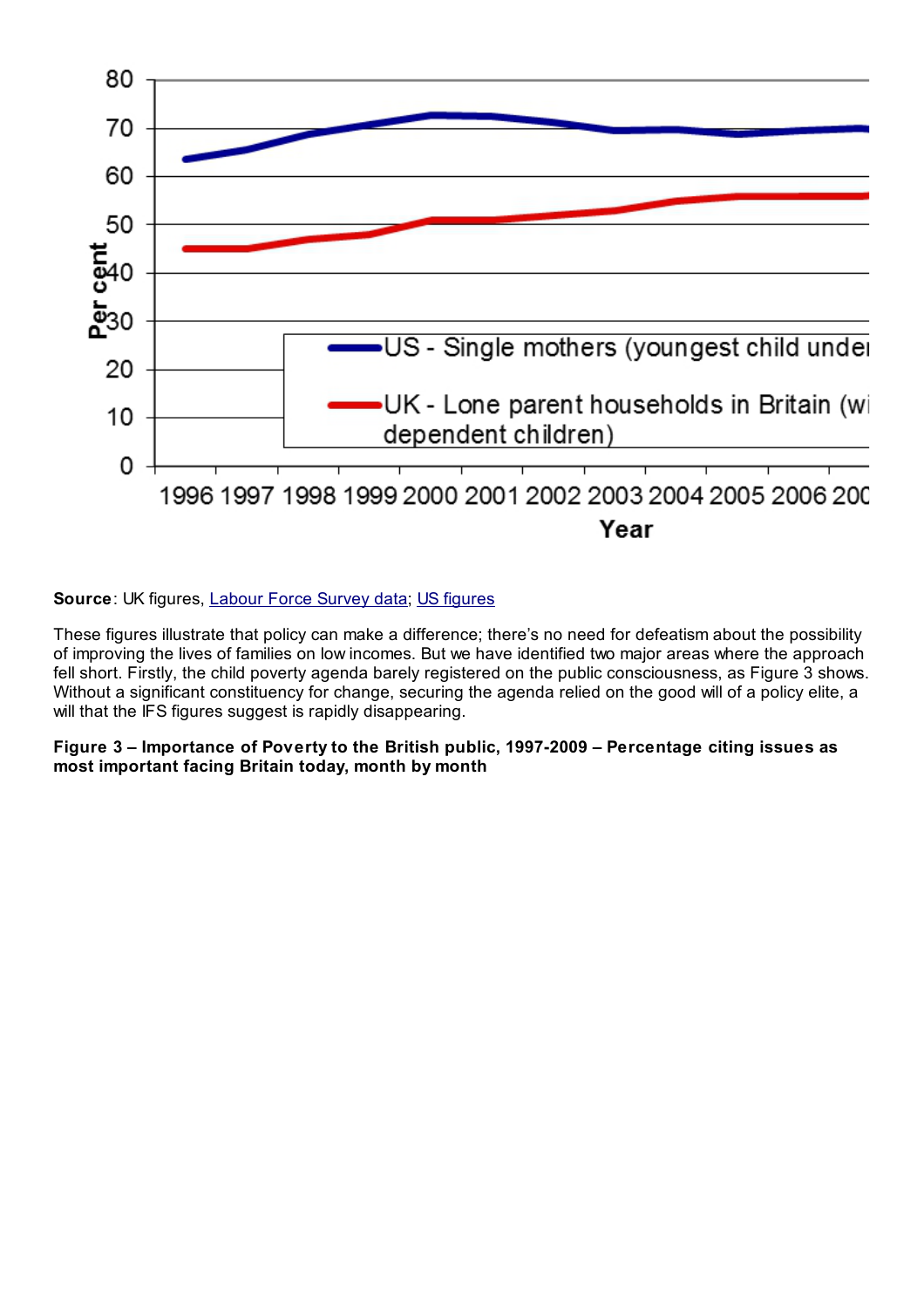

**Source:** Mori [Issue](http://www.ipsos-mori.com/researchpublications/researcharchive/poll.aspx?oItemID=56&view=wide) Index (data for some months is missing).

Secondly, we argue that the scale of change required to deliver the target was not fully grasped. In particular the focus on 'welfare reform' was not accompanied by a focus on reforming work itself: as the Resolution Foundation have [shown](http://www.resolutionfoundation.org/publications/missing-out/), wages at the bottom and the middle have increasingly failed to keep pace with those at the top. Half of all children are in working households, and without the heavy lifting performed by tax credits, in work poverty would be significantly higher. Too many people experience a 'low pay, no pay' cycle, with half of all men making a new claim of jobseekers allowance, and a third of all women, having made a previous claim within 6 months.

**Figure 4- Passing in and out of work, 1990-2011 -Number of men and women making a new claim for Jobseeker's Allowance who were last claiming this benefit less than six months previously**